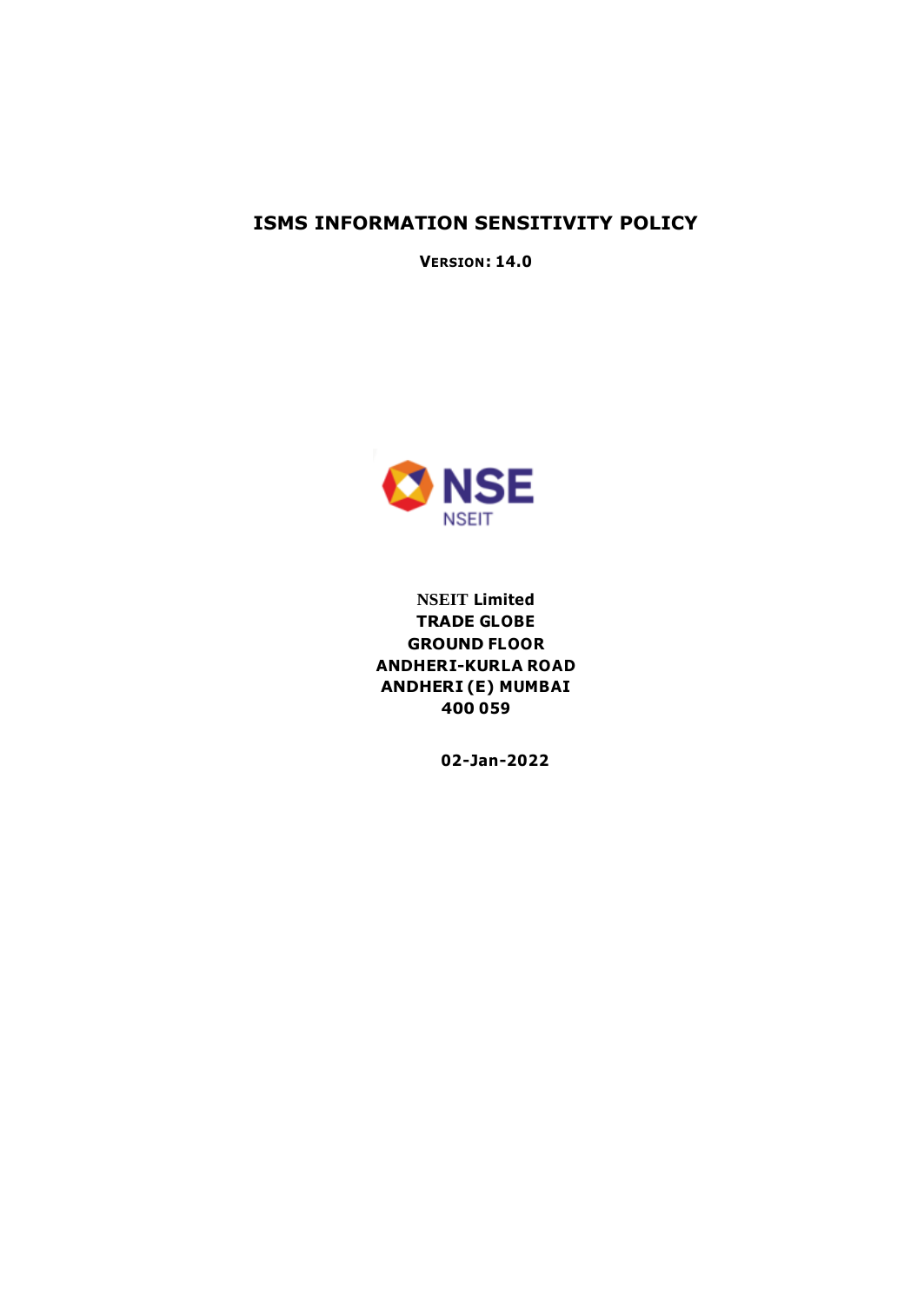

### **RELEASE NOTICE**

| l Document Name | <b>ISMS Information Sensitivity Policy</b> |
|-----------------|--------------------------------------------|
| Document Type   | <b>ISMS</b>                                |
| Version         | 14.0                                       |
| Release Date    | 02-Jan-2022                                |
| Document Number | ISMS/INFOSENPOLVER. 14.0                   |

This document is subject to document control. Please keep it upto date using the release notices from the distributor of the document.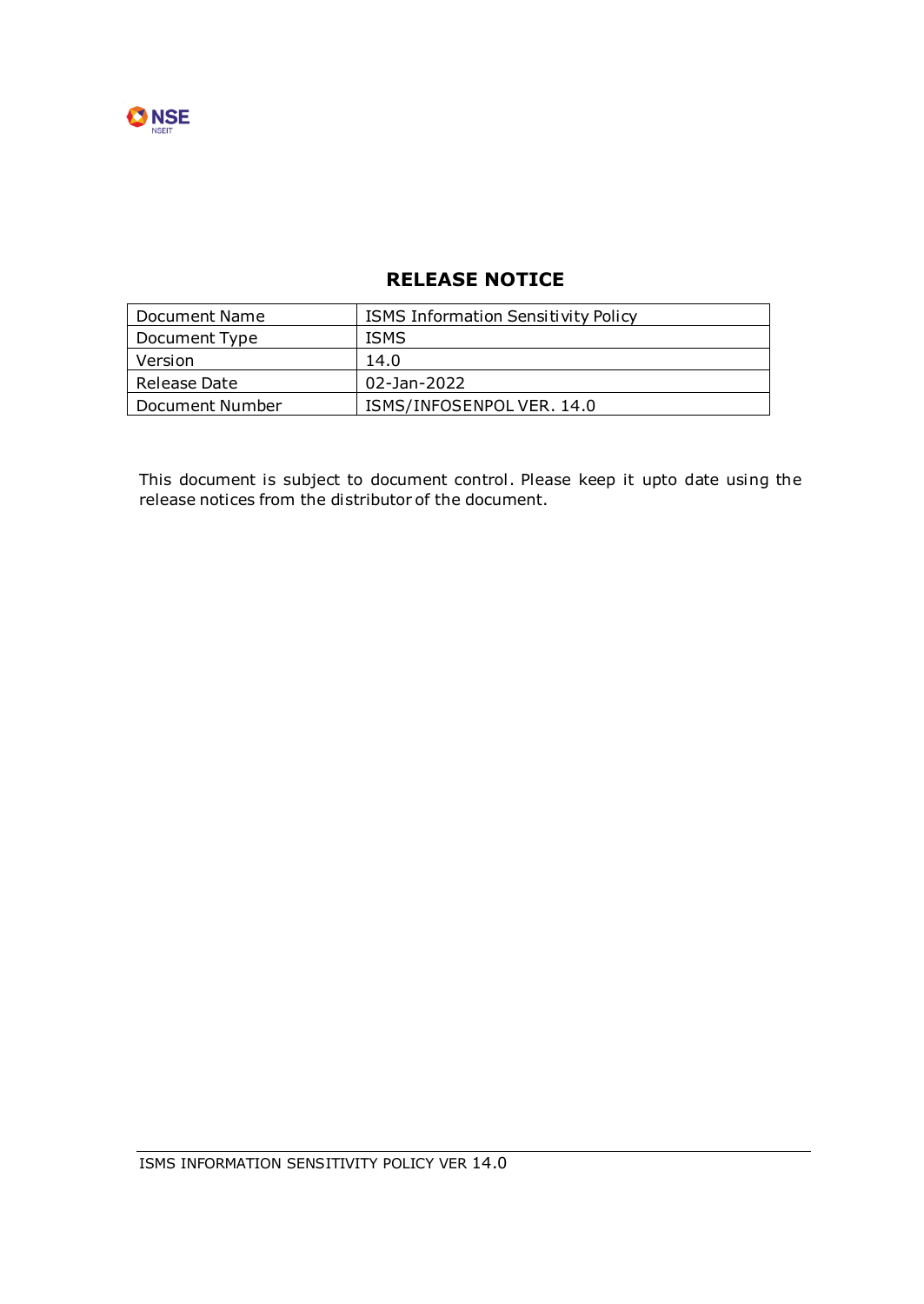

## **COPYRIGHT NOTICE**

This is a controlled document with all rights reserved to NSEIT Limited. Unauthorized access, replication, reproduction and transmission in any form and by any means without the prior permission of NSEIT are prohibited.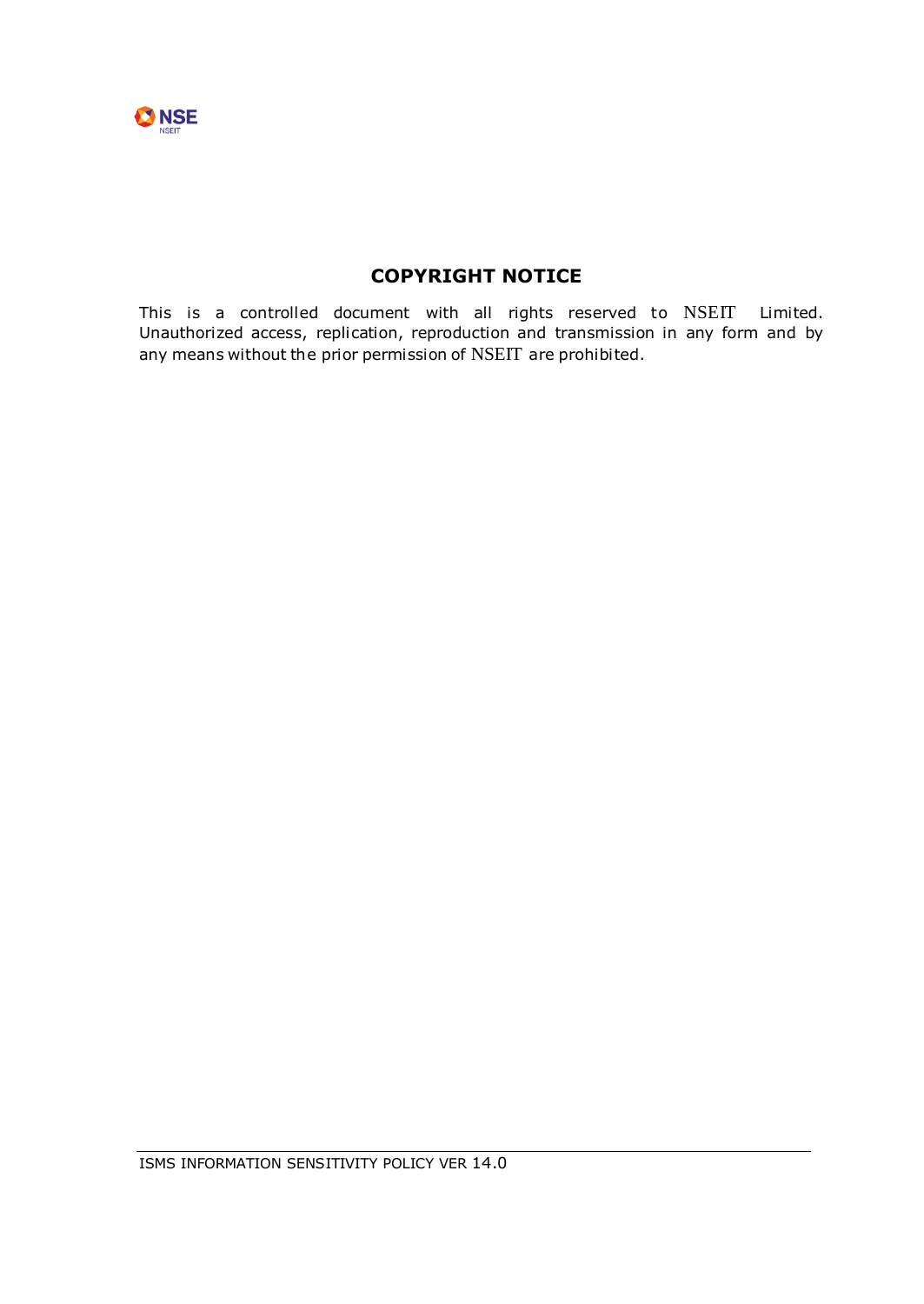

# **REVISION HISTORY**

| No.            | <b>Version</b> | <b>Prepared or</b><br><b>Revised by</b>  | <b>Reason for</b><br><b>Preparation or</b><br><b>Revision</b>          | <b>Review</b><br>ed By | <b>Approv</b><br>ed By | <b>Release</b><br><b>Date</b> |
|----------------|----------------|------------------------------------------|------------------------------------------------------------------------|------------------------|------------------------|-------------------------------|
| $\mathbf{1}$   | 1.0            | <b>BS 7799</b><br>Implementation<br>team | For use                                                                | <b>CISO</b>            | <b>CISO</b>            | 22/07/2005                    |
| $\overline{2}$ | 2.0            | <b>BS 7799</b><br>Implementation<br>team | Incorporated<br>changes as<br>suggested by the<br><b>BSI</b> assessors | <b>CISO</b>            | <b>CISO</b>            | 15/09/2005                    |
| 3              | 3.0            | ISO 27001<br>Implementation<br>team      | Incorporated<br>changes as<br>suggested by the<br><b>BSI</b> assessors | <b>CISO</b>            | <b>CISO</b>            | 05/09/2006                    |
| $\overline{4}$ | 4.0            | ISO 27001<br>Implementation<br>team      | Incorporated<br>changes to<br>comply with ISO<br>27001                 | <b>CISO</b>            | <b>CISO</b>            | 19/04/2007                    |
| 5              | 5.0            | ISO 27001<br>Implementation<br>team      | Incorporated<br>changes to<br>comply with ISO<br>27001                 | <b>CISO</b>            | <b>CISO</b>            | 01/04/2008                    |
| 6              | 6.0            | ISO 27001<br>Implementation<br>team      | <b>CISO</b><br>Updated<br>Name                                         | <b>CISO</b>            | <b>CISO</b>            | 15/09/2011                    |
| $\overline{7}$ | 7.0            | ISO 27001<br>Implementation<br>team      | Updated<br><b>CISO</b><br>Name                                         | <b>CISO</b>            | <b>CISO</b>            | 20/09/2012                    |
| 8              | 8.0            | ISO 27001<br>Implementation<br>team      | <b>CISO</b><br>Updated<br>Name                                         | <b>CISO</b>            | <b>CISO</b>            | 23/09/2013                    |
| 9              | 9.0            | ISO 27001<br>Implementation<br>team      | Updated<br><b>CISO</b><br>Name                                         | <b>CISO</b>            | <b>CISO</b>            | 9/9/2014                      |
| 10             | 10.0           | ISO 27001<br>Implementation<br>team      | Incorporated<br>changes to<br>comply with ISO<br>27001:2013            | <b>CISO</b>            | <b>CISO</b>            | 23-July-2015                  |

ISMS INFORMATION SENSITIVITY POLICY VER 14.0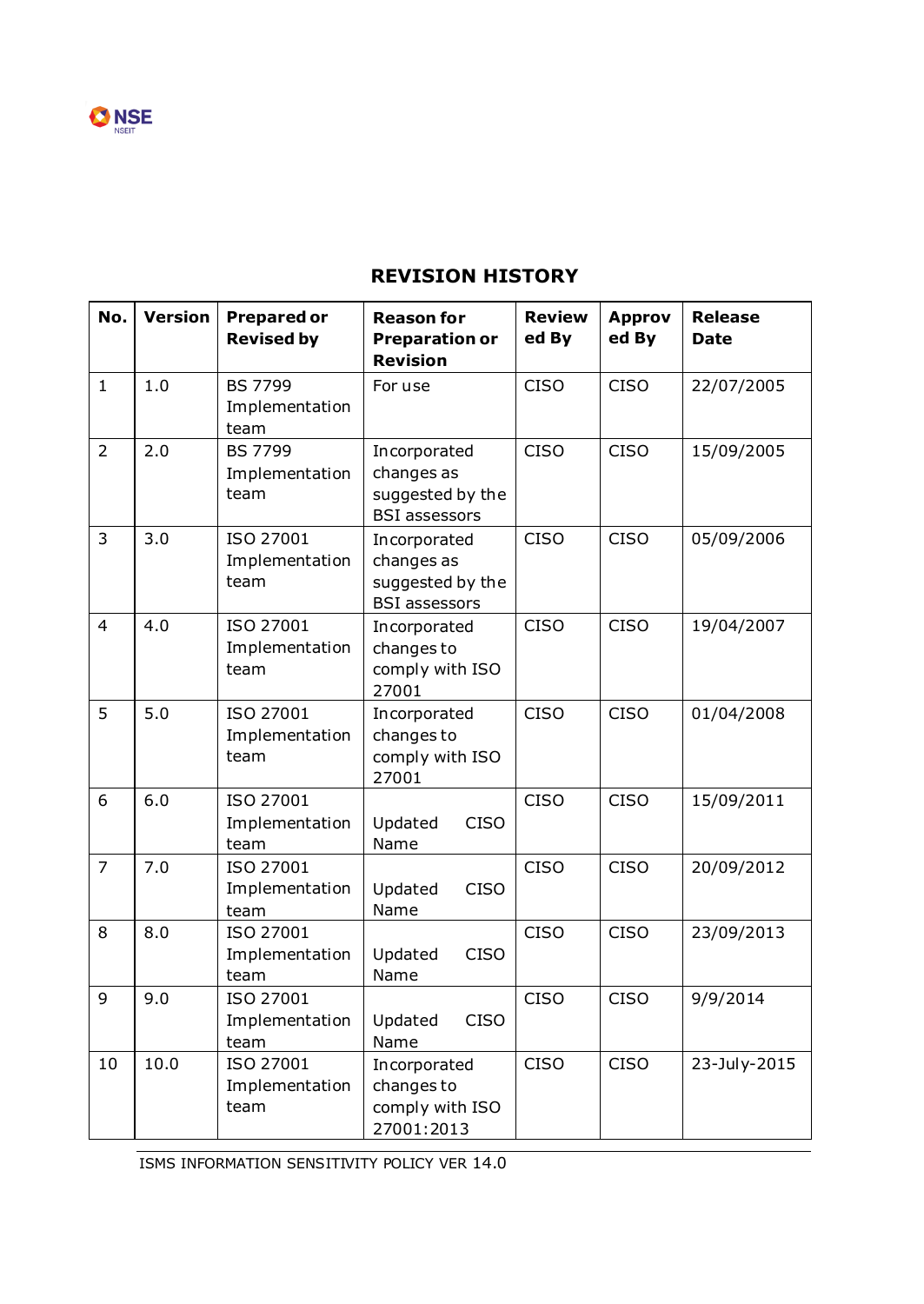

| 11 | 11.0 | ISO 27001<br>Implementation<br>team | Made changes in<br>company logo,<br>name, version and<br>CISO name | ls R<br>Sharma    | <b>CISO</b> | 12-Aug-2016   |
|----|------|-------------------------------------|--------------------------------------------------------------------|-------------------|-------------|---------------|
| 12 | 12.0 | ISO 27001<br>Implementation<br>team | Company logo<br>change                                             | Mayuri<br>Rachcha | <b>CISO</b> | 24-July-2018  |
| 13 | 13.0 | ISO 27001<br>Implementation<br>team | Annual<br>Review                                                   | Sheetal<br>Gupta  | <b>CISO</b> | 28-April-2020 |
| 14 | 14.0 | ISO 27001<br>Implementation<br>team | Annual<br>Review                                                   | Quality<br>Team   | <b>CISO</b> | 02-Jan-2022   |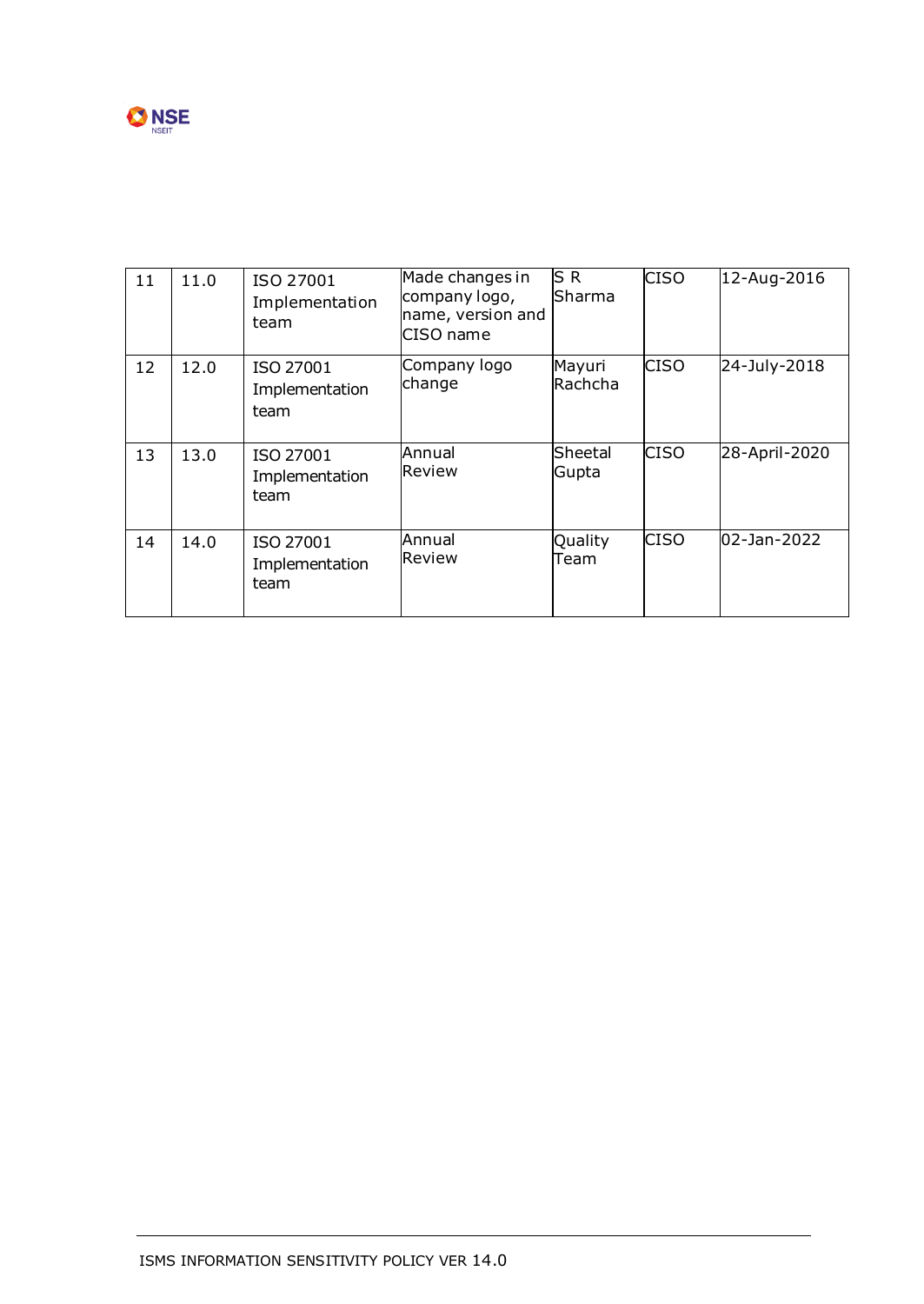

# **DOCUMENT APPROVAL**

| <b>Name</b>      | Mr. M Nandakumar |
|------------------|------------------|
| <b>Title</b>     | <b>CISO</b>      |
| <b>Signature</b> | Mr. M Nandakumar |
| <b>Date</b>      | 04-Jan-2022      |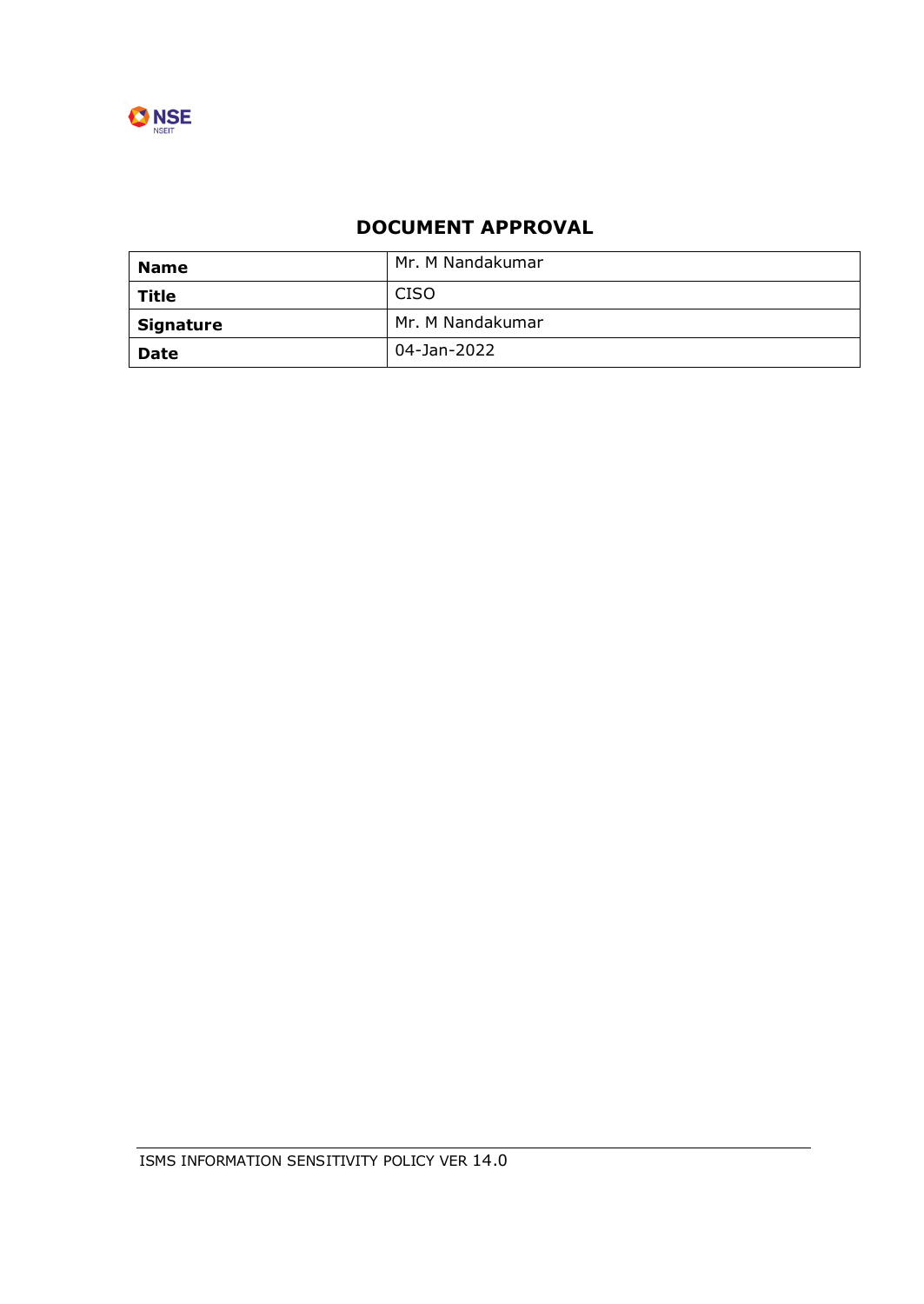

# **Table of Contents**

| 7.1 |  |
|-----|--|
| 7.2 |  |
| 7.3 |  |
| 7.4 |  |
|     |  |
|     |  |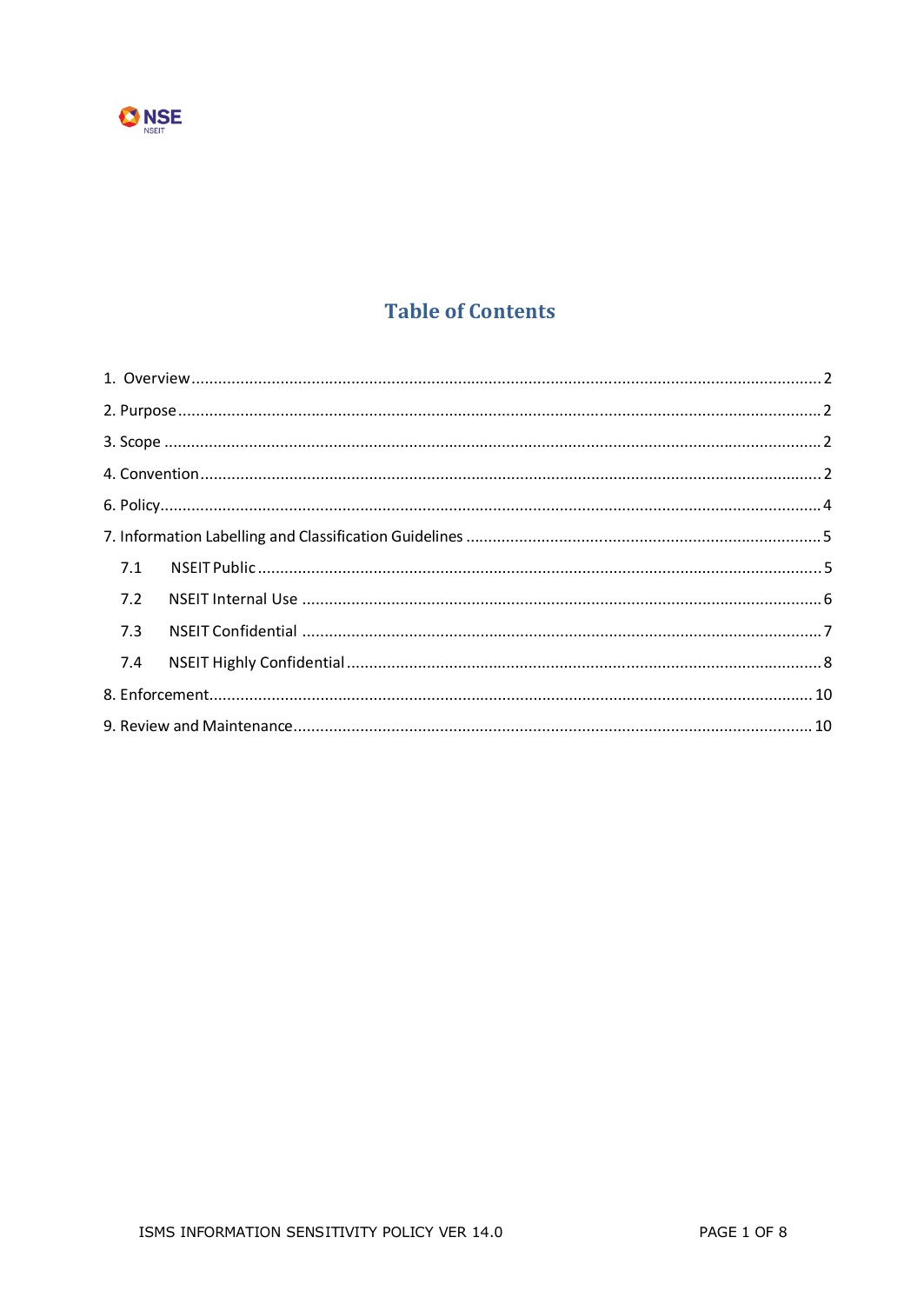

#### **1. Overview**

NSEIT recognizes the need to protect data generated, accessed, modified, transmitted, stored or used in support of NSEIT"s business processes. All employees of NSEIT have a responsibility to protect the organization's data in all formats, including electronic, physical, and/or intellectual. Classification of the data / information on the basis of its sensitivity is essential to provide an adequate level of protection in terms of confidentiality, integrity and availability.

#### **2. Purpose**

The Information Sensitivity Policy is intended to help employees determine the sensitivity of information and govern its usage accordingly in terms of its access, storage, protection etc. This policy also provide a process to report suspected thefts involving data, data breaches or exposures (including unauthorized access, use, or disclosure) to appropriate individuals; and to outline the response to a confirmed theft, data breach or exposure based on the type of data involved.

This policy has been drafted by considering the requirements of the following ISO 27001:2013 controls:

 $A.18.1.4$  - Privacy and protection of personally identifiable information

#### **3. Scope**

This policy applies to all data generated, accessed, modified, transmitted, stored and/or used by the employees of NSEIT irrespective of the medium on which it resides and regardless of format. This includes electronic information, information on paper, and information shared orally or visually (such as telephone and video conferencing).

Queries regarding these guidelines and on proper classification of a specific piece of information should be addressed to the concerned department"s functional custodian.

#### **4. Convention**

Steps prescribed for the reader in this policy are mandatory except when preceded by the word "may". The term hardcopy is used to denote all information in paper format such as printouts, postal mail records etc and the term softcopy is used to denote information in electronic format such as software source code, websites, email records etc.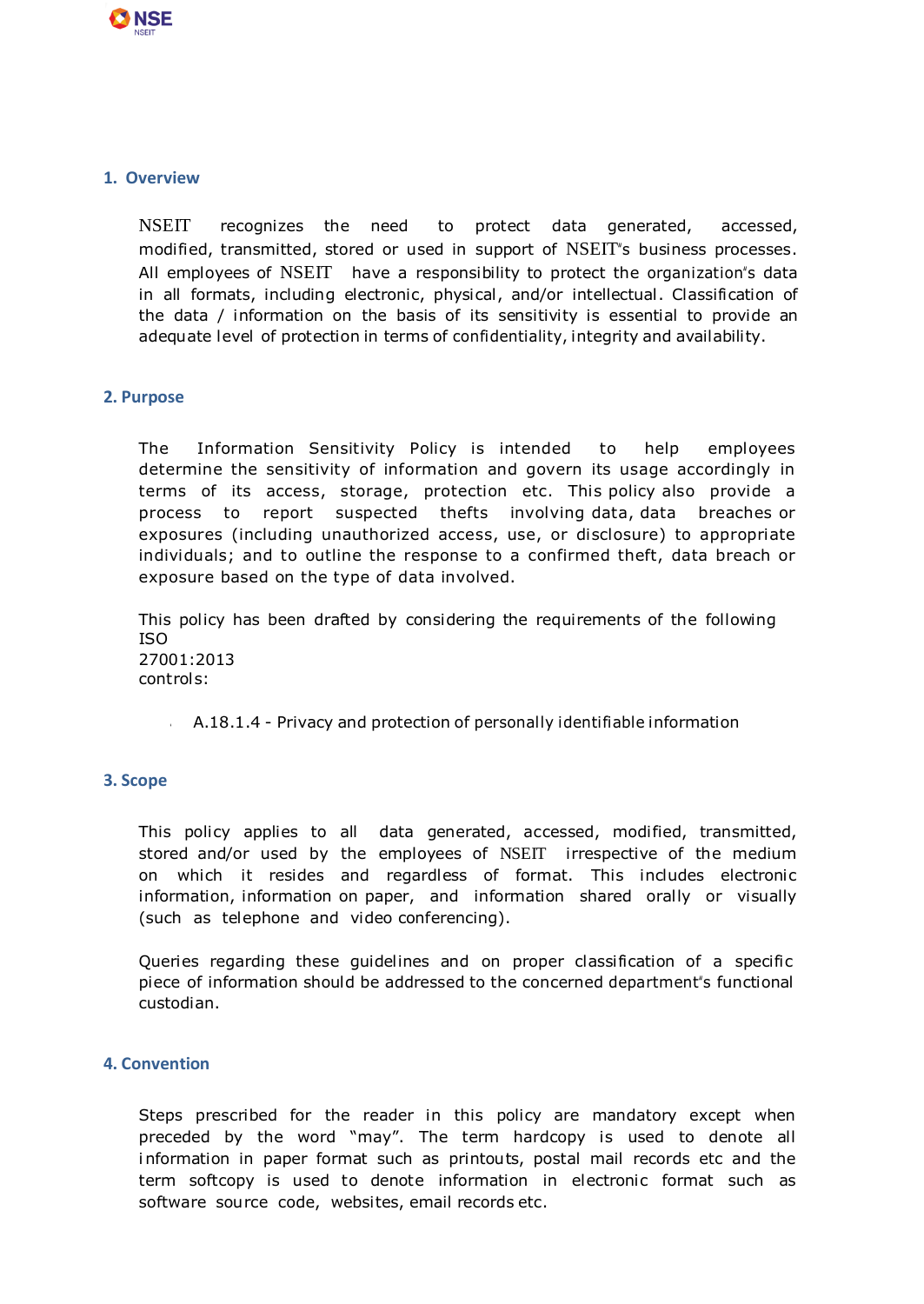

### 5. Abbreviations and Acronyms

#### **TABLE 5.1 – ABBREVIATIONS AND ACRONYMS**

| <b>Acronym &amp;</b><br><b>Abbreviations</b> | <b>Full Form</b>                              |  |
|----------------------------------------------|-----------------------------------------------|--|
| NSEIL                                        | National Stock Exchange of India Limited      |  |
| <b>NSEIT</b>                                 | Technology subsidiary of the NSEIL            |  |
| <b>ISMS</b>                                  | <b>Information Security Management System</b> |  |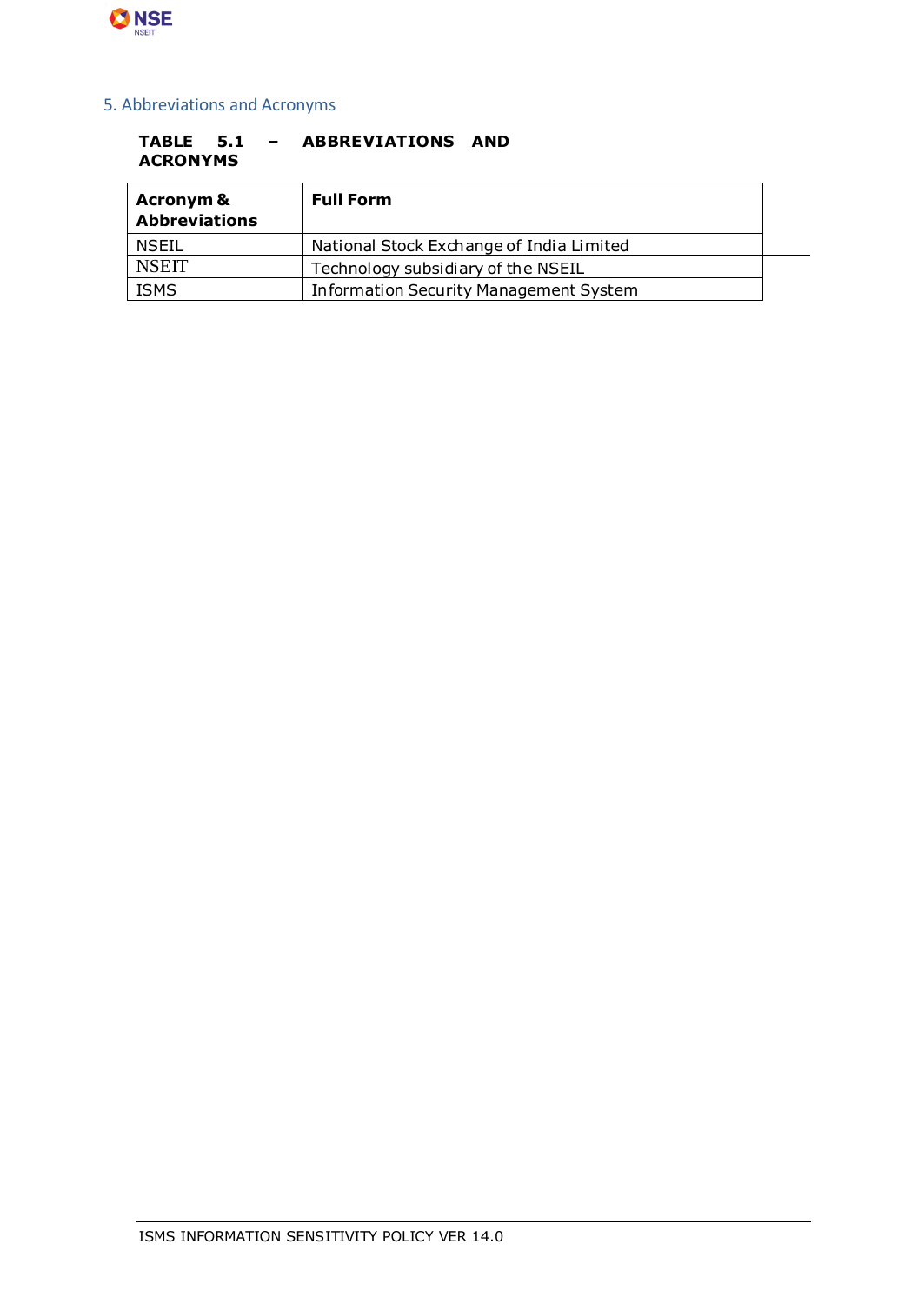

### **6. Policy**

The information sensitivity policy classifies information of NSEIT into the following four categories:

- NSEIT Public
- **NSEIT Internal Use**
- **NSEIT Confidential**
- NSEIT Highly Confidential

The classification has been defined based on the access restrictions that need to be imposed depending on sensitivity of information and the "need-to-know" of end user. The access control matrix defined for NSEIT"s information assets is given below:

| <b>Classification of</b><br><b>Information</b>                                                                                                                                                                                                                   | <b>Access at</b><br><b>Individual Level</b>                                                                             | <b>Access at</b><br><b>Departmental</b><br><b>Level</b>                                                                 | <b>Access at</b><br><b>Organisational</b><br><b>Level</b>            |
|------------------------------------------------------------------------------------------------------------------------------------------------------------------------------------------------------------------------------------------------------------------|-------------------------------------------------------------------------------------------------------------------------|-------------------------------------------------------------------------------------------------------------------------|----------------------------------------------------------------------|
| <b>NSEIT Public</b><br>(Information such as corporate<br>website, product brochures, press<br>clippings)                                                                                                                                                         | Access to all employees,<br>third party personnel &<br>outside world                                                    | Access to all employees,<br>third party personnel &<br>outside world                                                    | Access to all employees,<br>third party personnel &<br>outside world |
| <b>NSEIT</b> Internal Use<br>(E.g. Information such as<br>corporate intranet, newsletters,<br>ISMS policies)                                                                                                                                                     | Access to all employees<br>& third party personnel                                                                      | Access to all employees<br>& third party personnel                                                                      | Access to all employees<br>& third party personnel                   |
| <b>NSEIT</b> Confidential<br>(E.g. Software source code, NIPM<br>documentation, proposals &<br>contracts)                                                                                                                                                        | Access to all employees<br>of department handling<br>the information asset,<br>unless specific audience<br>is mentioned | Access to all employees<br>of department handling<br>the information asset,<br>unless specific audience<br>is mentioned | Access is Restricted                                                 |
| <b>NSEIT Highly Confidential</b><br>(E.g. Personnel information such<br>as salary slips & records on<br>background verifications,<br>Business critical information such<br>as Board of directors minutes of<br>meetings, business strategy<br>related documents) | Access to employees<br>specifically mentioned<br>as audience                                                            | Access is Restricted                                                                                                    | Access is Restricted                                                 |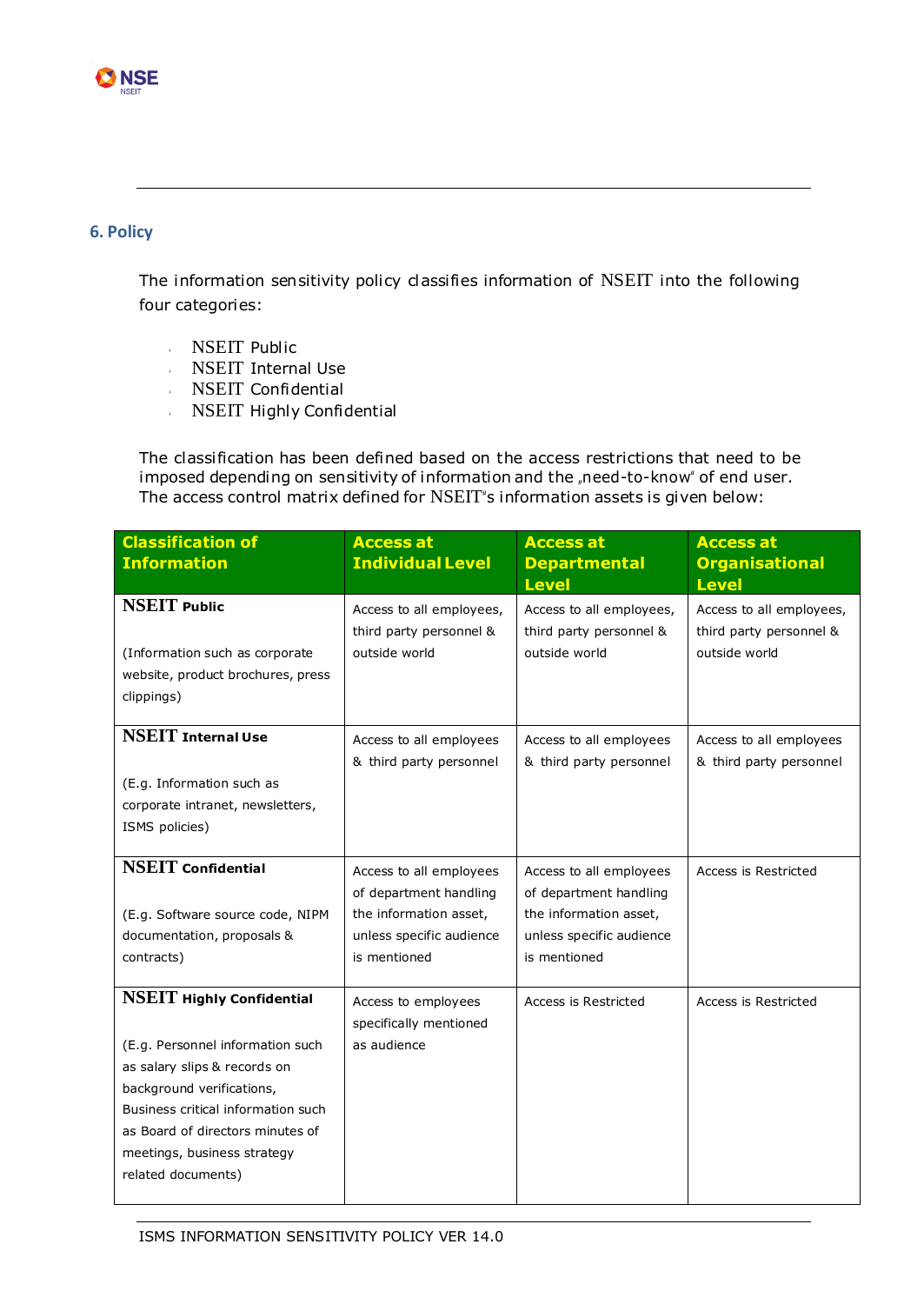

### **7. Information Labelling and Classification Guidelines**

The Information Labelling & Classification Guidelines below provides details on how to protect information based on their sensitivity. These guidelines should be treated as mandatory for all information belonging to NSEIT.

Certain information may necessitate more stringent measures of protection over and above those given in the guidelines, depending upon the circumstances and the nature of the information in question. If an employee is uncertain of the sensitivity of a particular piece of information, he/she should contact their functional custodian for further clarity.

#### 7.1 NSEIT Public

NSEIT Public information is information that has been declared public knowledge by senior management and can freely be given to anyone without causing any possible damage to NSEIT Ltd.

| <b>Labelling</b>                        | Labelling is at the discretion of the owner or custodian of the<br>information.<br>If labelling is desired, the words " NSEIT Public" may be<br>written or designated in a conspicuous place on or in the<br>information in question. All information without a label will be<br>treated as "NSEIT Public" information. |
|-----------------------------------------|-------------------------------------------------------------------------------------------------------------------------------------------------------------------------------------------------------------------------------------------------------------------------------------------------------------------------|
| <b>Access</b>                           | NSEIT employees, third party personnel & outside world.                                                                                                                                                                                                                                                                 |
| <b>Distribution</b><br>within NSEIT     | Standard interoffice mail, approved electronic mail and<br>electronic file transmission methods such as ftp.                                                                                                                                                                                                            |
| <b>Distribution</b><br>outside of NSEIT | Indian postal mail and other public or private carriers,<br>approved electronic mail and electronic file transmission<br>methods.                                                                                                                                                                                       |
| <b>Storage</b>                          | Hardcopies of such information may be stored anywhere in<br>NSEIT premises subject to maintaining "clear desk" policy<br>and other office discipline.<br>Softcopies of such information such as corporate website etc<br>may be stored in any desktop / server of NSEIT.                                                |
|                                         |                                                                                                                                                                                                                                                                                                                         |
| <b>Disposal/Destruc</b><br>tion         | Hardcopies should be shredded and disposed within NSEIT<br>premises.                                                                                                                                                                                                                                                    |
|                                         | Softcopies should be deleted from respective locations.                                                                                                                                                                                                                                                                 |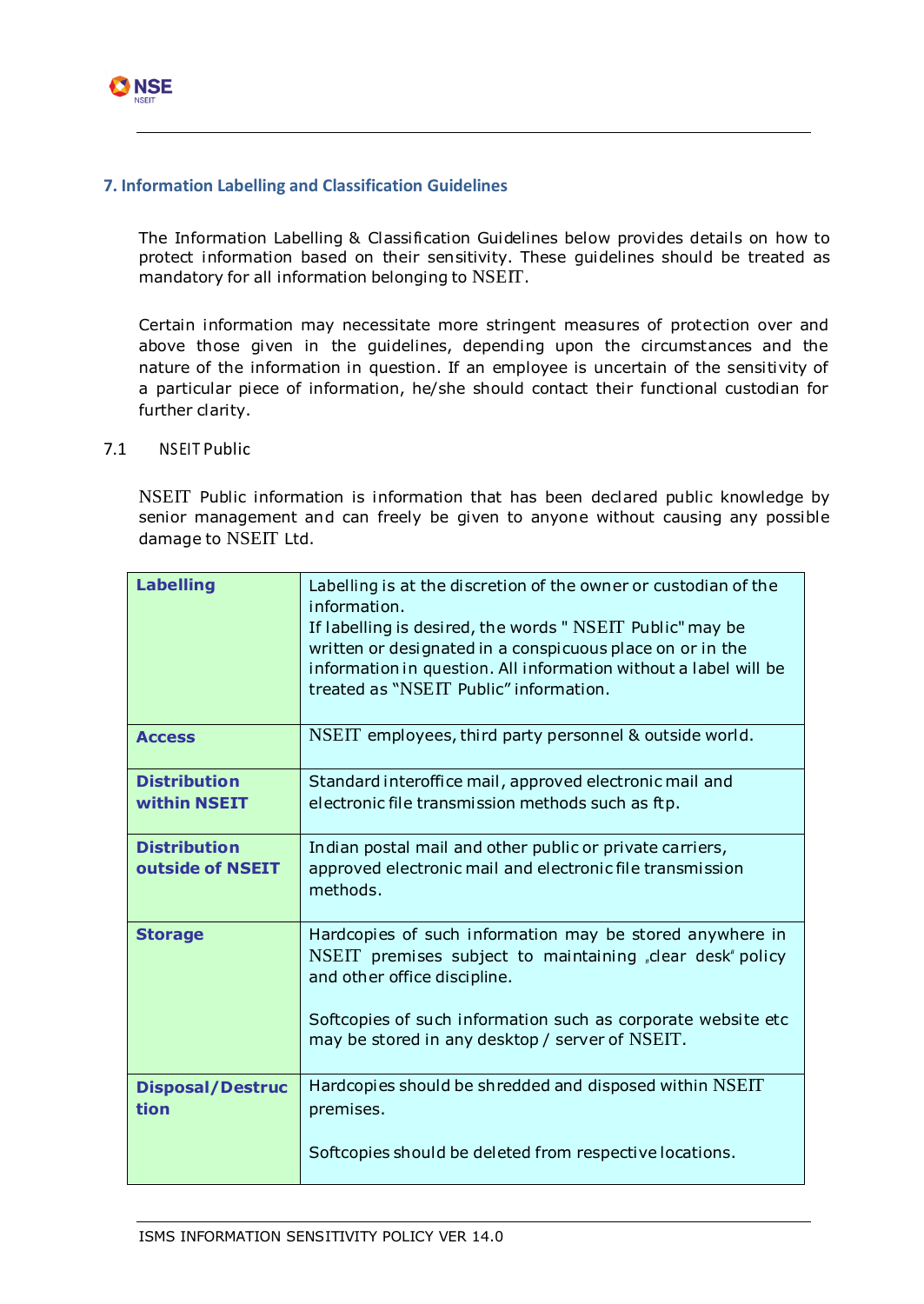

| NSEIT                               |                                                                                                                      |  |  |
|-------------------------------------|----------------------------------------------------------------------------------------------------------------------|--|--|
| <b>Penalty for</b><br>deliberate or | None, however any unauthorised modifications / deletion of<br>such information which may adversely affect NSEIT will |  |  |
| <b>inadvertent</b>                  | treated as a security incident and taken up<br>be -                                                                  |  |  |
| disclosure                          | accordingly.                                                                                                         |  |  |
|                                     |                                                                                                                      |  |  |
|                                     |                                                                                                                      |  |  |

### 7.2 NSEIT Internal Use

NSEIT Internal Use is information whose access & use is restricted to only employees & third party personnel working at NSEIT. This classification will not extend to sensitive information whose disclosure to outside world may adversely affect NSEIT"s business prospects. NSEIT Internal Use is typically information that has no "Intellectual Property" value but is needed for efficient & secure operations of NSEIT.

| <b>Labelling</b>                                                        | "NSEIT Internal Use" should be written or designated in a<br>conspicuous place on or in the information in question.                                                                                                                                                                                                                                                                        |
|-------------------------------------------------------------------------|---------------------------------------------------------------------------------------------------------------------------------------------------------------------------------------------------------------------------------------------------------------------------------------------------------------------------------------------------------------------------------------------|
| <b>Access</b>                                                           | NSEIT employees and third party personnel who have a<br>business need to know                                                                                                                                                                                                                                                                                                               |
| <b>Distribution</b><br>within NSEIT                                     | Standard interoffice mail, approved electronic mail and<br>electronic file transmission methods such as ftp.                                                                                                                                                                                                                                                                                |
| <b>Distribution</b><br>outside of NSEIT                                 | Subject to approval from immediate manager. Once<br>approved, the information may be sent using Indian postal<br>mail and other public or private carriers, approved electronic<br>mail and electronic file transmission methods                                                                                                                                                            |
| <b>Storage</b>                                                          | Such information should be stored only in machines<br>designated for access throughout organisation. Copies of the<br>same may be maintained by individual employees.<br>However the same must be marked as "Uncontrolled Copy"<br>whether in electronic or paper format and it is the employee's<br>responsibility to ensure that the information is not divulged to<br>the outside world. |
| <b>Disposal/Destruc</b><br>tion                                         | Hardcopies of information should be shredded and disposed<br>within NSEIT premises.                                                                                                                                                                                                                                                                                                         |
|                                                                         | Softcopies should be deleted from respective locations.                                                                                                                                                                                                                                                                                                                                     |
| <b>Penalty for</b><br>deliberate or<br><b>inadvertent</b><br>disclosure | Up to and including termination, possible civil and/or criminal<br>prosecution to the full extent of the law                                                                                                                                                                                                                                                                                |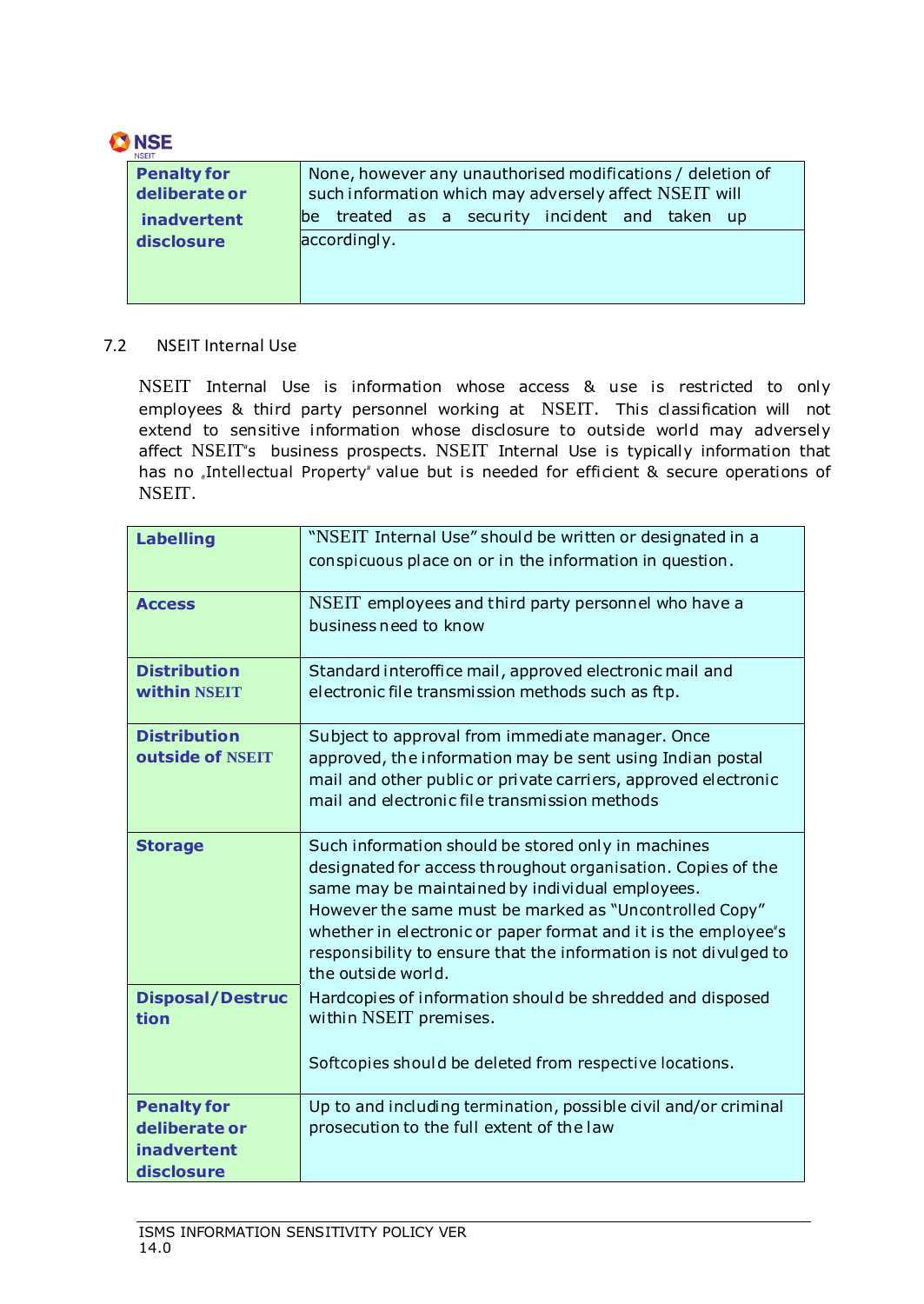

### 7.3 NSEIT Confidential

NSEIT Confidential is information whose access & use is restricted to all employees of select departments or to select employees of select departments of NSEIT. Such information may include intellectual property of NSEIT such as software source code, proposals, audit reports etc, which on disclosure to the outside world may adversely affect the business prospects of NSEIT.

| <b>Labelling</b>                         | "NSEIT Confidential" should be written or designated                                                   |
|------------------------------------------|--------------------------------------------------------------------------------------------------------|
|                                          | in a conspicuous place on or in the information in                                                     |
|                                          | question                                                                                               |
| <b>Access</b>                            | NSEIT employees and third party personnel                                                              |
|                                          | designated with approved access and having signed                                                      |
|                                          | non-disclosure agreements.                                                                             |
|                                          | The access privileges should be defined as multiple                                                    |
|                                          | levels such as Read+Write+Copy, Read+Write o                                                           |
|                                          | Read only access and only the minimum privileges                                                       |
|                                          | required to execute concerned business processe                                                        |
|                                          | should be granted to employees. Unless specified, the<br>access privilege shall be "Read Only".        |
|                                          |                                                                                                        |
|                                          | rights of such information<br>Access<br>not<br>are                                                     |
|                                          | automatically transferred to derived or referenced                                                     |
|                                          | information.                                                                                           |
|                                          |                                                                                                        |
| <b>Distribution within NSEIT</b>         | Hardcopies should be delivered in sealed envelopes                                                     |
|                                          | stamped confidential                                                                                   |
|                                          | Softcopies should be delivered via corporate                                                           |
|                                          | email system or approved information transfer                                                          |
|                                          | methods such as VSS servers, SVN Servers, ftp                                                          |
|                                          | connections etc                                                                                        |
| <b>Distribution outside</b><br><b>of</b> |                                                                                                        |
| <b>NSEIT</b>                             | Hardcopies should be delivered in sealed envelopes<br>marked confidential and carried by only approved |
|                                          | personnel or approved private carriers and the                                                         |
|                                          | signature of recipient should be obtained. This                                                        |
|                                          | procedure is also applicable to information sent                                                       |
|                                          | on media such as LTO tapes, Cloud with most                                                            |
|                                          | secured encryption.                                                                                    |
|                                          |                                                                                                        |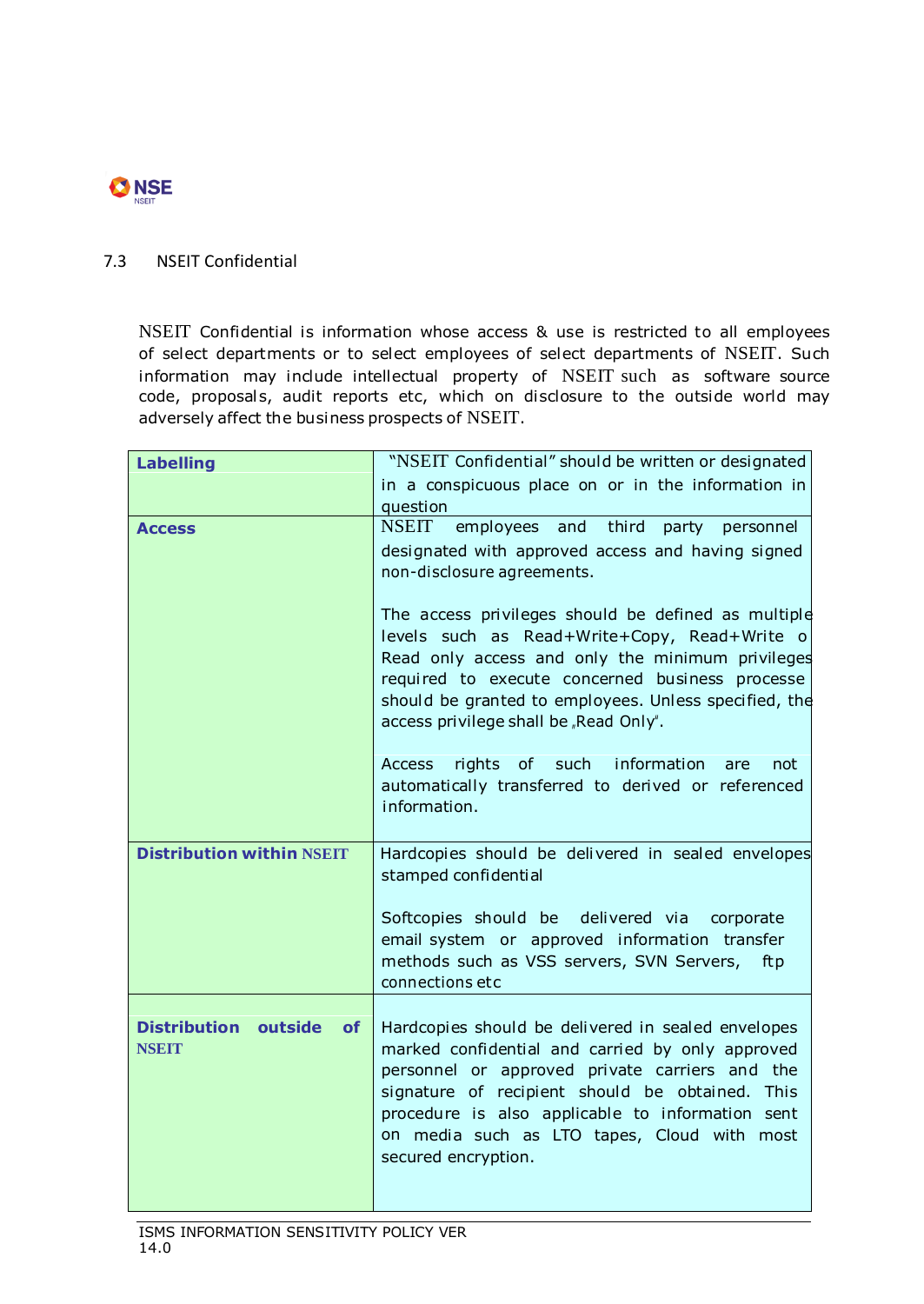

| <b>Storage</b>                                             | Hardcopies should be stored in locked cabinets &<br>drawers within NSEIT premises, with strict control<br>over access to the cabinet/drawers keys.                                                                                                                     |
|------------------------------------------------------------|------------------------------------------------------------------------------------------------------------------------------------------------------------------------------------------------------------------------------------------------------------------------|
|                                                            | Softcopies should be stored in desktops of authorised<br>employees or in servers designated for the same<br>Encryption may be used to further secure the<br>information, provided accesses to encryption keys are<br>restricted to the information owner or custodian. |
| <b>Disposal/Destruction</b>                                | Hard copies to be disposed should be placed in<br>collection bins designated for shredding. The copies<br>may be manually torn prior to disposing the same in<br>the collection bin.                                                                                   |
|                                                            | Soft copies should be deleted from all<br>storage<br>locations and the same should be formatted,<br>possible.                                                                                                                                                          |
| <b>Penalty for deliberate or</b><br>inadvertent disclosure | Up to and including termination, possible civil and/or<br>criminal prosecution to the full extent of the law.                                                                                                                                                          |

### 7.4 NSEIT Highly Confidential

NSEIT Highly Confidential is information whose access & use is restricted to only employees specifically authorised by senior management of NSEIT. Such information has highest sensitivity with respect to NSEIT"s business processes and include information such as minutes of meetings of Board of Directors, Documents related to business strategies of NSEIT etc. Disclosure of such information would result in loss of business as well as a host of legal complications for NSEIT

| <b>Labelling</b> | "NSEIT Highly Confidential" should be written or       |
|------------------|--------------------------------------------------------|
|                  | designated in a conspicuous place on or in the         |
|                  | information in question. The labelling should also be  |
|                  | embedded as a watermark on all pages of such           |
|                  | information.                                           |
| <b>Access</b>    | employees who have been specifically<br><b>NSEIT</b>   |
|                  | authorised by senior management of NSEIT.              |
|                  |                                                        |
|                  | The access privileges should be defined as multiple    |
|                  | levels such as Read+Write+Copy, Read+Write o           |
|                  | Read only access and only the minimum privileges       |
|                  | required to execute concerned business processes       |
|                  | should be granted to employees. Access may also be     |
|                  | defined for specific duration of time.                 |
|                  |                                                        |
|                  | rights of such information are<br><b>Access</b><br>not |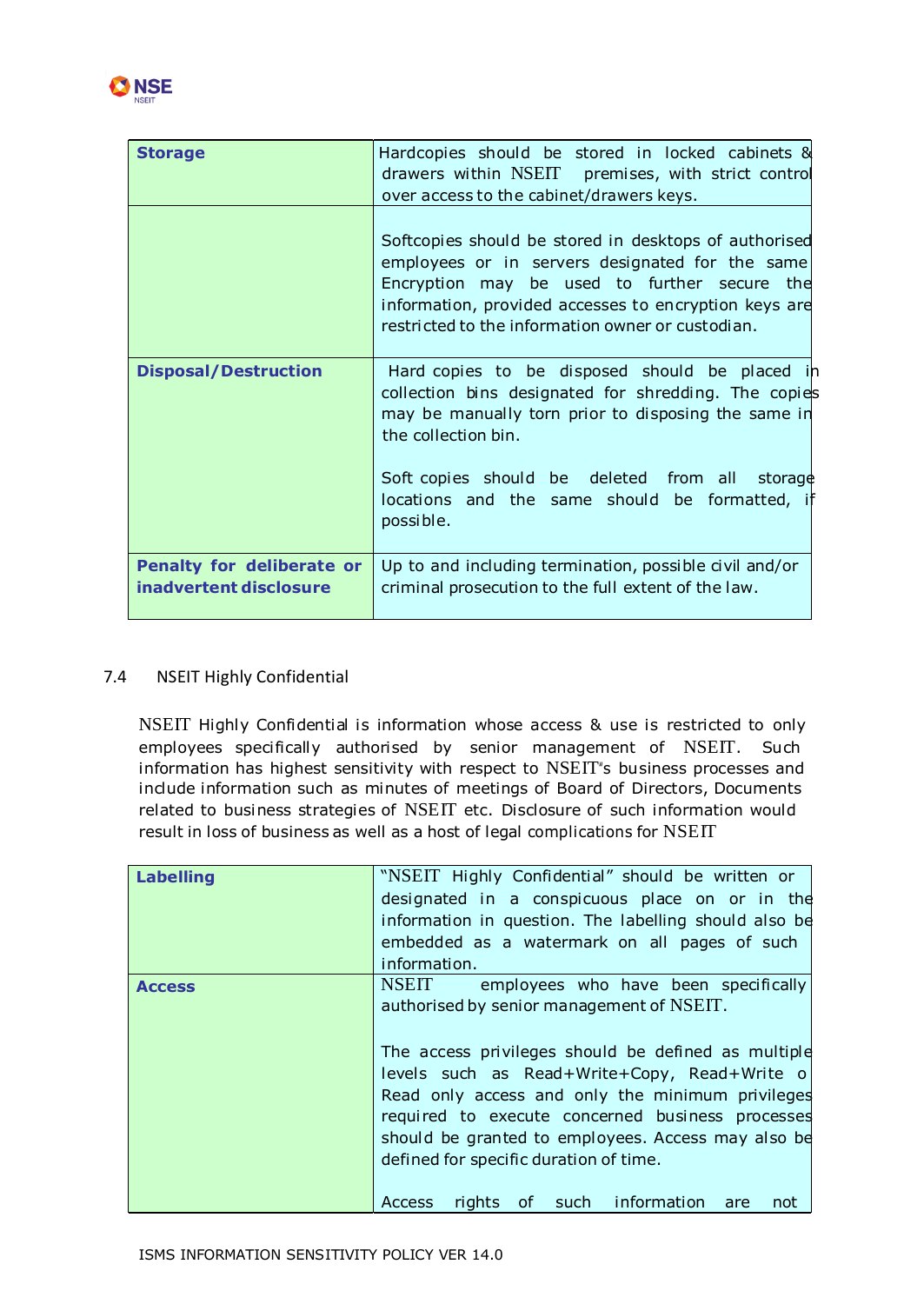

|                                                          | automatically transferred to derived or referenced<br>information.                                                                                                                                                                                                                                                         |
|----------------------------------------------------------|----------------------------------------------------------------------------------------------------------------------------------------------------------------------------------------------------------------------------------------------------------------------------------------------------------------------------|
| <b>Distribution within NSEIT</b>                         | Hardcopies should be in sealed envelopes stamped<br>Highly Confidential and hand delivered by authorised<br>NSEIT employee and signature of recipient should<br>be obtained.                                                                                                                                               |
|                                                          | Softcopies should be delivered via corporate email<br>system after due encryption of the same.                                                                                                                                                                                                                             |
| <b>Distribution outside</b><br><b>of</b><br><b>NSEIT</b> | Hardcopies should be in sealed envelopes stamped<br>Highly Confidential and hand delivered by authorised<br>NSEIT employee and signature of recipient should<br>be obtained. This procedure is also applicable to<br>information sent on portable media such as flash<br>drives, CD/DVD-ROMS.                              |
|                                                          | Softcopies should be sent in an encrypted format with<br>approved means of transmitting the encryption keys.                                                                                                                                                                                                               |
| <b>Storage</b>                                           | Hardcopies should be stored in fireproof safes<br>within NSEIT premises, with strict control over<br>access t the safe keys. The access to safes should be<br>logged restricted to select authorised employees.<br>Whenever possible, the hardcopies should be in<br>green colour paper to deter attempts of photocopying. |
|                                                          | Softcopies should be stored in desktops of senior<br>management or authorised employees<br>in<br>an<br>encrypted format. A copy of the encryption key<br>should be available with senior management.                                                                                                                       |
| <b>Disposal/Destruction</b>                              | Hardcopies to be disposed should be personaly<br>shredded by information owner using the shredde<br>machine.                                                                                                                                                                                                               |
|                                                          | Softcopies should be deleted from storage media and<br>the same should be sanitised if possible.                                                                                                                                                                                                                           |
| Penalty for deliberate or<br>inadvertent disclosure      | Up to and including termination, possible civil and/or<br>criminal prosecution to the full extent of the law                                                                                                                                                                                                               |